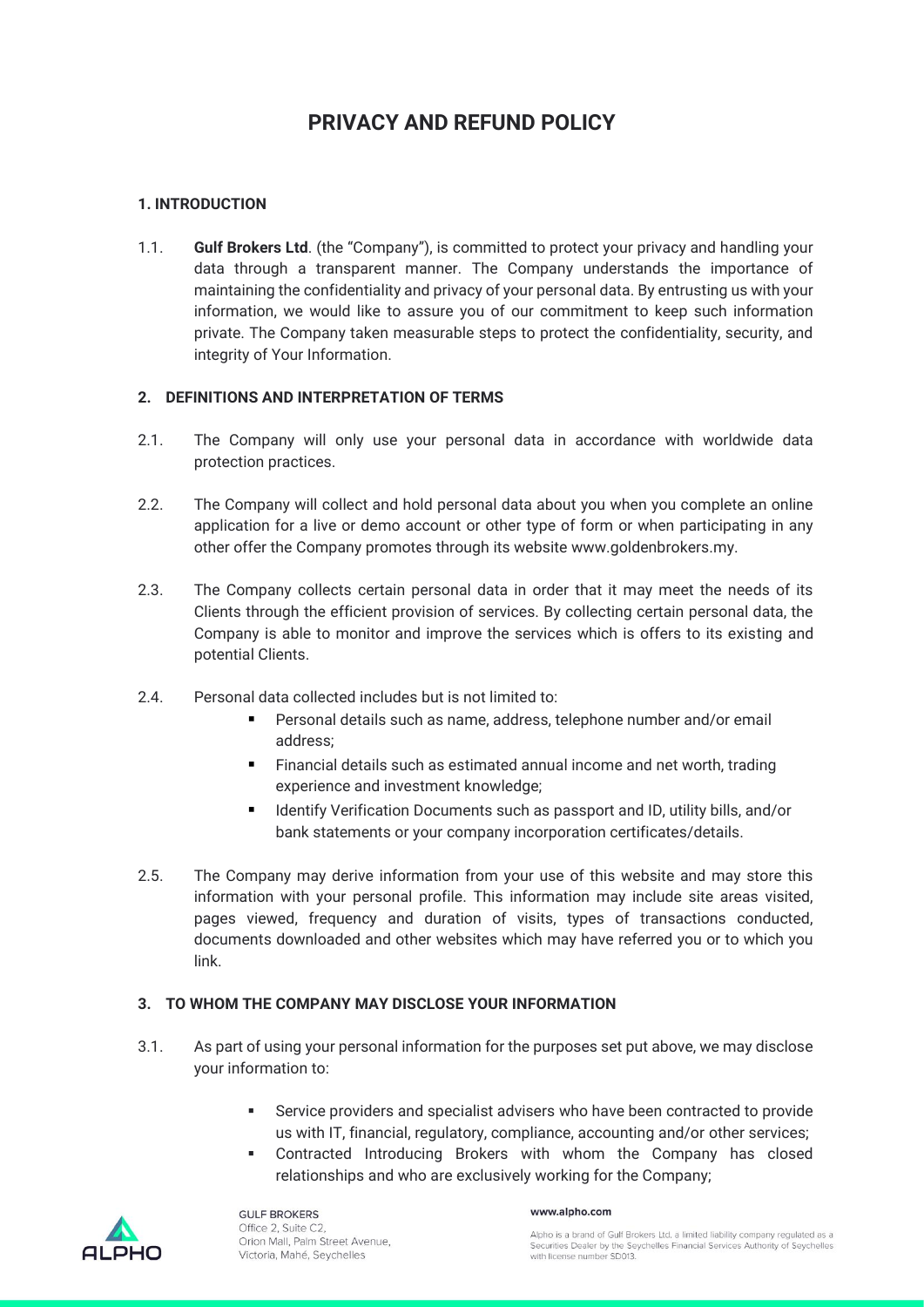- **•** Regulatory Authorities;
- Anyone authorised by you;
- Relevant authorities to investigate or prevent fraud, money laundering or other illegal activity:
- The Company's employees so as to exercise their duties to further the Agreement between us, or to assure the efficient functioning of our Platform, the Automatic Orders and the Trading Data functions.
- 3.2. The Company requires from organisations outside the Company who handle or obtain personal information to acknowledge the confidentiality of this information, undertake to respect any individual's right to privacy and comply with all the relevant data protection laws and this privacy notice.

# **4. USE OF PERSONAL DATA**

- 4.1. The Company may use your information for any one or more of the following purposes:
	- To confirm your identity;
	- To maintain your personal profile;
	- To access your suitability to the products and services we provide;
	- To provide the services to you that you have requested including processing transactions;
	- To provide you with transaction and post transaction related services;
	- To inform you of products and/or services that may be of interest to you;
	- To keep you updated on the issues that are relevant to your business relationship with us;
	- To tailor the website to your needs and interests;
	- To analyze impersonalized statistical data to enable us to provide you with better products and/or services;
	- To administer your account and monitor its conduct and assess and analyze any credit limit, including, the interest rate, fees and other charges to be applied to the Client's Account;
	- To pass your personal data to third parties for marketing purposes without prior written consent;

# 4.2. **Retention of Personal Data**

The Company will, as required by law, retain your Personal Data on record for a period of at least five (5) years, which is calculated after the execution of the transactions or the termination of the business relationship or in case of termination of our business relationship.

# 4.3. **Monitoring and Recording**

The Company will, as required by law, monitor and record any communication you have with us whether in writing, by phone or by electronic mail.

# 4.4. **Consent**

You consent to the Company using your personal data for the above-stated purposes

# **5. YOUR RIGHTS**

5.1. You are not obligated to provide any of the personal data requested by the Company. In the absence of this information, however, the Company may not be able to open an account for



#### www.alpho.com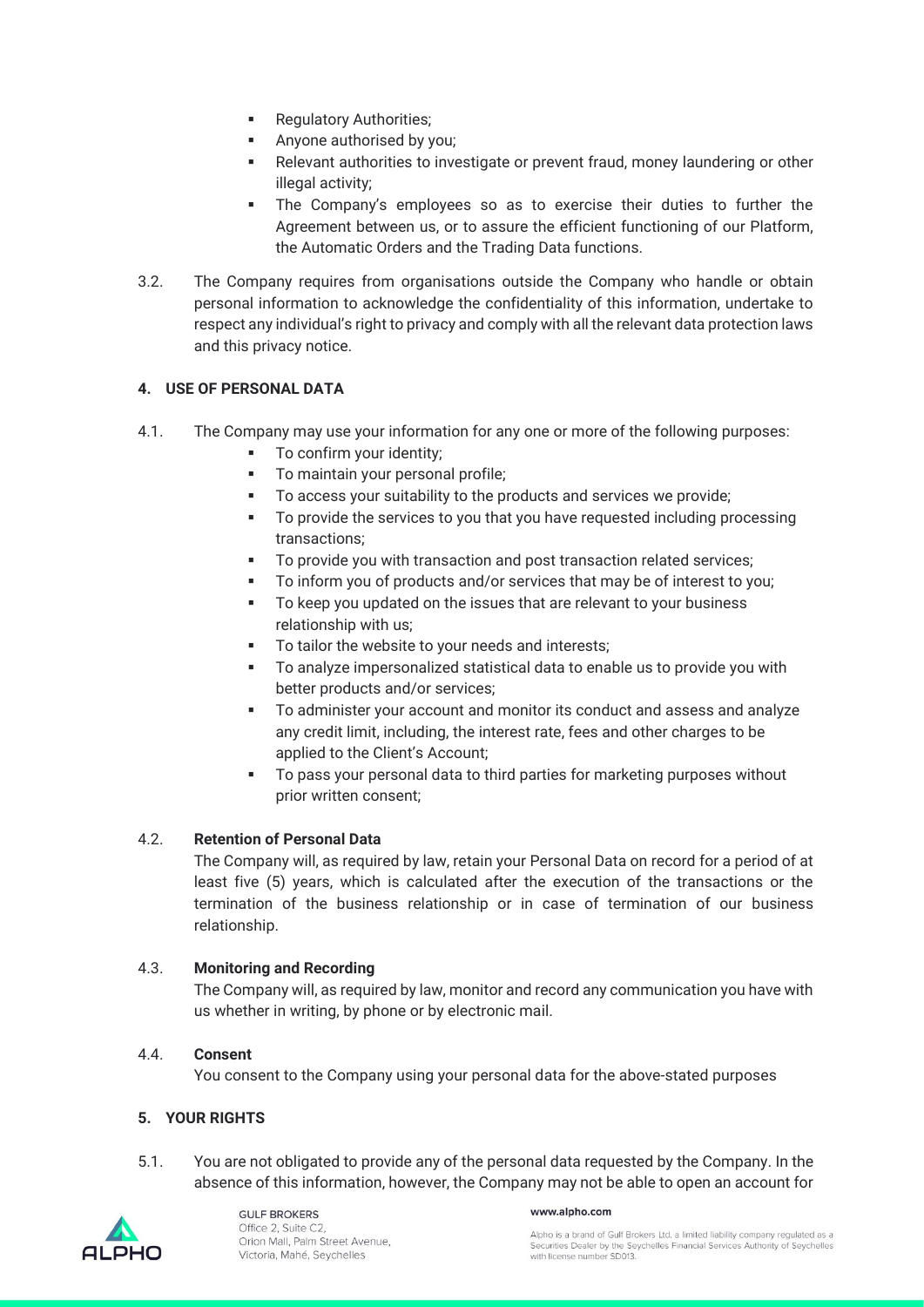you where the information is requested in on an application form, or to provide you with any other services, information or assistance you have sought.

- 5.2. Under the protection legislation, you have (subject to certain exceptions) the right to request any personal data the Company holds about you and to inform the Company of any perceived inaccuracy. We may charge a fee to cover the associated administrative costs.
- 5.3. You may inform the Company at any time that your personal details have changed or that you wish the Company to delete personal data we hold about you by emailing us. The Company will change or delete your personal data in accordance with your instructions, except to the extent that we are required to hold your personal data for regulatory or legal purposes, to provide you with the services you have requested or to maintain adequate business records.
- 5.4. If you have any questions, complaints or requests, please write to the Company, verifying your identity and setting out in full what information you require. If a complaint is not resolved by the Company to your satisfaction, you may complain to the Information Commissioner.

# **6. CONSENT**

- 6.1. The use of your personal information requires your consent, such consent will be provided in accordance with the Client Agreement that it is provided to you during the account opening procedure and is also available on the Company's website(s).
- 6.2. The Company shall rely on the provided consent as its legal basis for processing your personal data. You have the right at any time to withdraw that consent by contacting us via phone or via email.

# **7. SECURITY**

- 7.1. The Company adopts strong measures to protect the security of your Personal Data and to ensure it is not accessed by unauthorized persons. Access to Personal Data is restricted to employees and authorized service providers who need it to perform their work. You must not share or disclose your log in details with any third party.
- 7.2. The Company takes strong precautions to protect your personal data from loss, theft, copying, misuse, unauthorized access or disclosure, alteration, or destruction. Measures include encryption during data transmission, strong authentication mechanisms and separation of machines and data to provide secure areas.

# **8. RETURN POLICY**

8.1. We do not cancel realized trade transactions. So, in this respect we would like to stress out that before you place and order you should have a clear understanding that a refund is not possible.

Therefore, the full refunds can only be issued by us if the funds that were deposited in the trading account were not used to open any trades. In this case the full refund is possible. Further to that we issue refunds in case of withdrawals from the trading account.



GULE BROKERS Office 2, Suite C2 Orion Mall, Palm Street Avenue, Victoria, Mahé, Seychelles

#### www.alpho.com